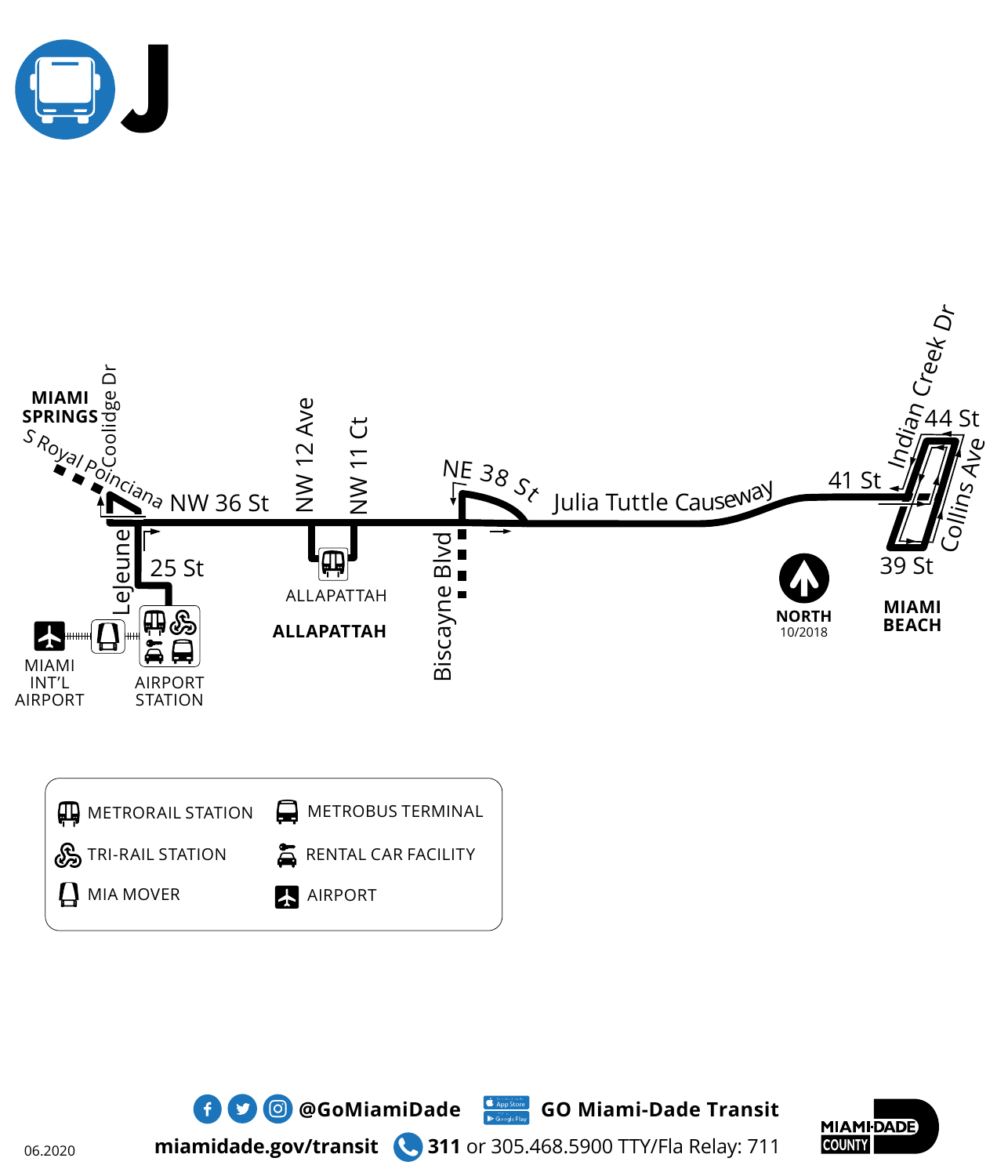|                                                                  |      |                                         |                                                            |       |                         |                                                                            |       |                                              |       |                                      |       |       |      | WEEKDAYS / DIAS LABORABLES / LASEMÈN |                                      |                                                     |                         |                                                     |      |      |       |       |                                    |                |                |
|------------------------------------------------------------------|------|-----------------------------------------|------------------------------------------------------------|-------|-------------------------|----------------------------------------------------------------------------|-------|----------------------------------------------|-------|--------------------------------------|-------|-------|------|--------------------------------------|--------------------------------------|-----------------------------------------------------|-------------------------|-----------------------------------------------------|------|------|-------|-------|------------------------------------|----------------|----------------|
| <b>EASTBOUND</b><br><b>RUMBO ESTE / DIREKSYON ÈS</b>             |      | <b>MORNING</b><br><b>MAÑANA / MATEN</b> |                                                            |       | <b>FROM</b><br>DESDE/DE | <b>EVERY CADA/CHAK</b><br>$20 \ \mathrm{min}$<br>T <sub>0</sub><br>HASTA/A |       | <b>MORNING</b><br>ξ<br><b>MAÑANA / MATEN</b> |       |                                      |       |       |      |                                      | <b>AFTERNOON / TARDE / APRÈ MIDI</b> |                                                     | <b>FROM</b><br>DESDE/DE | <b>EVERY CADA/CHAK</b><br>$20$ min<br>TO<br>HASTA/A |      |      |       |       | <b>EVENING / NOCHE / CHAK ASWÈ</b> |                |                |
| $\blacksquare$ (\$) $\geqslant$<br><b>MIA METRORAIL</b>          | 4:29 | 5:20                                    | 5:54                                                       | 6:15  | 6:30                    | 9:50                                                                       | 10:20 | 10:50                                        | 11:20 | 11:50                                | 12:20 | 12:50 | 1:20 | 1:50                                 | 2:20                                 | 2:50                                                | 3:20                    | 6:40                                                | 7:10 | 7:50 | 8:45  | 9:45  | 10:45                              | 11:50          | 12:15          |
| NW 36 ST & 42 AV                                                 | 4:34 | 5:25                                    | 5:59                                                       | 6:21  | 6:36                    | 9:56                                                                       | 10:26 | 10:56                                        | 11:26 | 11:56                                | 12:26 | 12:56 | 1:26 | 1:56                                 | 2:26                                 | 2:56                                                | 3:27                    | 6:47                                                | 7:16 | 7:56 | 8:51  | 9:51  | 10:50                              | 11:55          | 12:20          |
| NW 36 ST & 33 AV                                                 | 4:37 | 5:28                                    | 6:03                                                       | 6:25  | 6:40                    | 10:00                                                                      | 10:30 | 11:00                                        | 11:30 | 12:00                                | 12:30 | 1:00  | 1:30 | 2:00                                 | 2:30                                 | 3:00                                                | 3:31                    | 6:51                                                | 7:20 | 8:00 | 8:55  | 9:55  | 10:54                              | 11:59          | 12:23          |
| NW 36 ST & 32 AV                                                 | 4:38 | 5:29                                    | 6:04                                                       | 6:26  | 6:41                    | 10:01                                                                      | 10:31 | 11:01                                        | 11:31 | 12:01                                | 12:31 | 1:01  | 1:31 | 2:01                                 | 2:31                                 | 3:01                                                | 3:32                    | 6:52                                                | 7:21 | 8:01 | 8:56  | 9:56  | 10:55                              | 12:00          | 12:24          |
| NW 36 ST & 27 AV                                                 | 4:40 | 5:31                                    | 6:06                                                       | 6:28  | 6:43                    | 10:03                                                                      | 10:33 | 11:03                                        | 11:33 | 12:03                                | 12:33 | 1:03  | 1:33 | 2:03                                 | 2:33                                 | 3:03                                                | 3:34                    | 6:54                                                | 7:23 | 8:03 | 8:58  | 9:58  | 10:57                              | 12:02          | 12:26          |
| C<br><b>ALLAPATTAH METRORAIL</b>                                 | 4:46 | 5:37                                    | 6:14                                                       | 6:36  | 6:51                    | 10:12                                                                      | 10:42 | 11:12                                        | 11:42 | 12:12                                | 12:42 | 1:12  | 1:42 | 2:12                                 | 2:42                                 | 3:12                                                | 3:43                    | 7:02                                                | 7:29 | 8:09 | 9:04  | 10:04 | 11:03                              | 12:08          | 12:32          |
| <b>NE 36 ST &amp; BISCAYNE BD</b>                                | 4:53 | 5:44                                    | 6:23                                                       | 6:45  | 7:02                    | 10:23                                                                      | 10:53 | 11:23                                        | 11:53 | 12:23                                | 12:53 | 1:23  | 1:53 | 2:23                                 | 2:53                                 | 3:24                                                | 3:55                    | 7:11                                                | 7:38 | 8:18 | 9:13  | 10:12 | 11:11                              | 12:15          | 12:39          |
| 41 ST & ALTON RD                                                 | 4:58 | 5:49                                    | 6:29                                                       | 6:51  | 7:09                    | 10:31                                                                      | 11:01 | 11:31                                        | 12:01 | 12:31                                | 1:01  | 1:31  | 2:01 | 2:31                                 | 3:01                                 | 3:32                                                | 4:03                    | 7:17                                                | 7:44 | 8:24 | 9:19  | 10:17 | 11:16                              | 12:20          | 12:44          |
| <b>INDIAN CREEK DR &amp; 40 ST</b>                               | 5:04 | 5:55                                    | 6:35                                                       | 6:57  | 7:16                    | 10:39                                                                      | 11:09 | 11:39                                        | 12:09 | 12:39                                | 1:09  | 1:39  | 2:09 | 2:39                                 | 3:10                                 | 3:41                                                | 4:12                    | 7:24                                                | 7:51 | 8:31 | 9:26  | 10:23 | 11:22                              | 12:26          | 12:50          |
| <b>WESTBOUND</b><br><b>RUMBO OESTE / DIREKSYON WES</b>           |      | 20<br><b>FROM</b><br>DESDE/DE           | <b>EVERY CADA/CHAK</b><br>min<br>T <sub>0</sub><br>HASTA/A |       |                         | <b>MORNING</b><br><b>MAÑANA / MATEN</b>                                    |       | $\sum_{i=1}^{n}$<br>혽                        |       | <b>AFTERNOON / TARDE / APRÈ MIDI</b> |       |       |      |                                      | <b>FROM</b><br>DESDE/DE              | <b>EVERY CADA/CHAK</b><br>$20$ min<br>TO<br>HASTA/A |                         |                                                     |      |      |       |       | <b>EVENING / NOCHE / CHAK ASWÈ</b> |                |                |
| <b>INDIAN CREEK DR &amp; 40 ST</b>                               | 5:09 | 5:40                                    | 9:50                                                       | 10:20 | 10:50                   | 11:20                                                                      |       | 11:50                                        | 12:20 | 12:50                                | 1:25  | 1:55  | 2:25 | 2:55                                 | 3:25                                 | 7:05                                                | 7:35                    | 8:05                                                |      | 8:45 | 9:31  | 10:28 | 11:27                              | 12:30          | 12:55          |
| <b>41 ST &amp; ALTON RD</b>                                      | 5:15 | 5:46                                    | 9:59                                                       | 10:29 | 10:59                   | 11:29                                                                      |       | 11:59                                        | 12:29 | 12:59                                | 1:34  | 2:05  | 2:35 | 3:05                                 | 3:35                                 | 7:13                                                | 7:43                    | 8:13                                                |      | 8:53 | 9:39  | 10:35 | 11:34                              | 12:36          | 1:01           |
| <b>BISCAYNE BLVD &amp; NE 36 ST</b>                              | 5:20 | 5:51                                    | 10:07                                                      | 10:37 | 11:07                   | 11:37                                                                      |       | 12:07                                        | 12:37 | 1:07                                 | 1:42  | 2:13  | 2:43 | 3:13                                 | 3:43                                 | 7:20                                                | 7:50                    | 8:20                                                |      | 9:00 | 9:46  | 10:41 | 11:40                              | 12:41          | 1:06           |
| <b>ALLAPATTAH METRORAIL</b>                                      | 5:27 | 5:58                                    | 10:18                                                      | 10:48 | 11:18                   | 11:48                                                                      |       | 12:18                                        | 12:48 | 1:18                                 | 1:53  | 2:24  | 2:54 | 3:24                                 | 3:54                                 | 7:29                                                | 7:59                    | 8:29                                                |      | 9:09 | 9:55  | 10:50 | 11:49                              | 12:49          | 1:14           |
| NW 36 ST & 27 AV                                                 | 5:33 | 6:06                                    | 10:27                                                      | 10:57 | 11:27                   | 11:57                                                                      |       | 12:27                                        | 12:57 | 1:27                                 | 2:03  | 2:34  | 3:04 | 3:34                                 | 4:04                                 | 7:37                                                | 8:07                    | 8:37                                                |      | 9:17 | 10:03 | 10:57 | 11:56                              | 12:55          | 1:20           |
| NW 36 ST & 32 AV                                                 | 5:35 | 6:08                                    | 10:29                                                      | 10:59 | 11:29                   | 11:59                                                                      |       | 12:29                                        | 12:59 | 1:29                                 | 2:05  | 2:36  | 3:06 | 3:36                                 | 4:06                                 | 7:39                                                | 8:09                    | 8:39                                                |      | 9:19 | 10:05 | 10:59 | 11:58                              | 12:57          | 1:22           |
| NW 36 ST & 33 AV                                                 | 5:36 | 6:09                                    | 10:30                                                      | 11:00 | 11:30                   | 12:00                                                                      |       | 12:30                                        | 1:00  | 1:30                                 | 2:06  | 2:37  | 3:07 | 3:37                                 | 4:07                                 | 7:40                                                | 8:10                    | 8:40                                                |      | 9:20 | 10:06 | 11:00 | 11:59                              | $\blacksquare$ |                |
| <b>NW 36 ST &amp; COOLIDGE DR</b>                                | 5:41 | 6:14                                    | 10:37                                                      | 11:07 | 11:37                   | 12:07                                                                      |       | 12:37                                        | 1:07  | 1:37                                 | 2:14  | 2:45  | 3:15 | 3:45                                 | 4:15                                 | 7:46                                                | 8:16                    | 8:46                                                |      | 9:26 | 10:12 | 11:06 | 12:05                              | $\blacksquare$ | $\blacksquare$ |
| $\blacksquare$ $\textcircled{S}$ $\textcircled{S}$ mia metrorail | 5:45 | 6:19                                    | 10:42                                                      | 11:12 | 11:42                   | 12:12                                                                      |       | 12:42                                        | 1:12  | 1:42                                 | 2:20  | 2:51  | 3:21 | 3:51                                 | 4:21                                 | 7:51                                                | 8:21                    | 8:51                                                |      | 9:31 | 10:16 | 11:10 | 12:09                              |                |                |



Scheduled times are approximate. Actual arrival and departure times may vary depending on traffic and road conditions.<br>Las horas publicadas son aproximadas, pues dependen del trafico y otras condiciones de las vias.<br>Ore yo

**miamidade.gov/transit 311** or 305.468.5900 TTY/Fla Relay: 711



Las horas publicadas son aproximadas, pues dependen del trafico y otras condiciones de las vias. Ore yo apwoksimatif. Vre le bis yo ap rive oswa deplase ka varye selon kondisyon sikilasyon sou wout yo.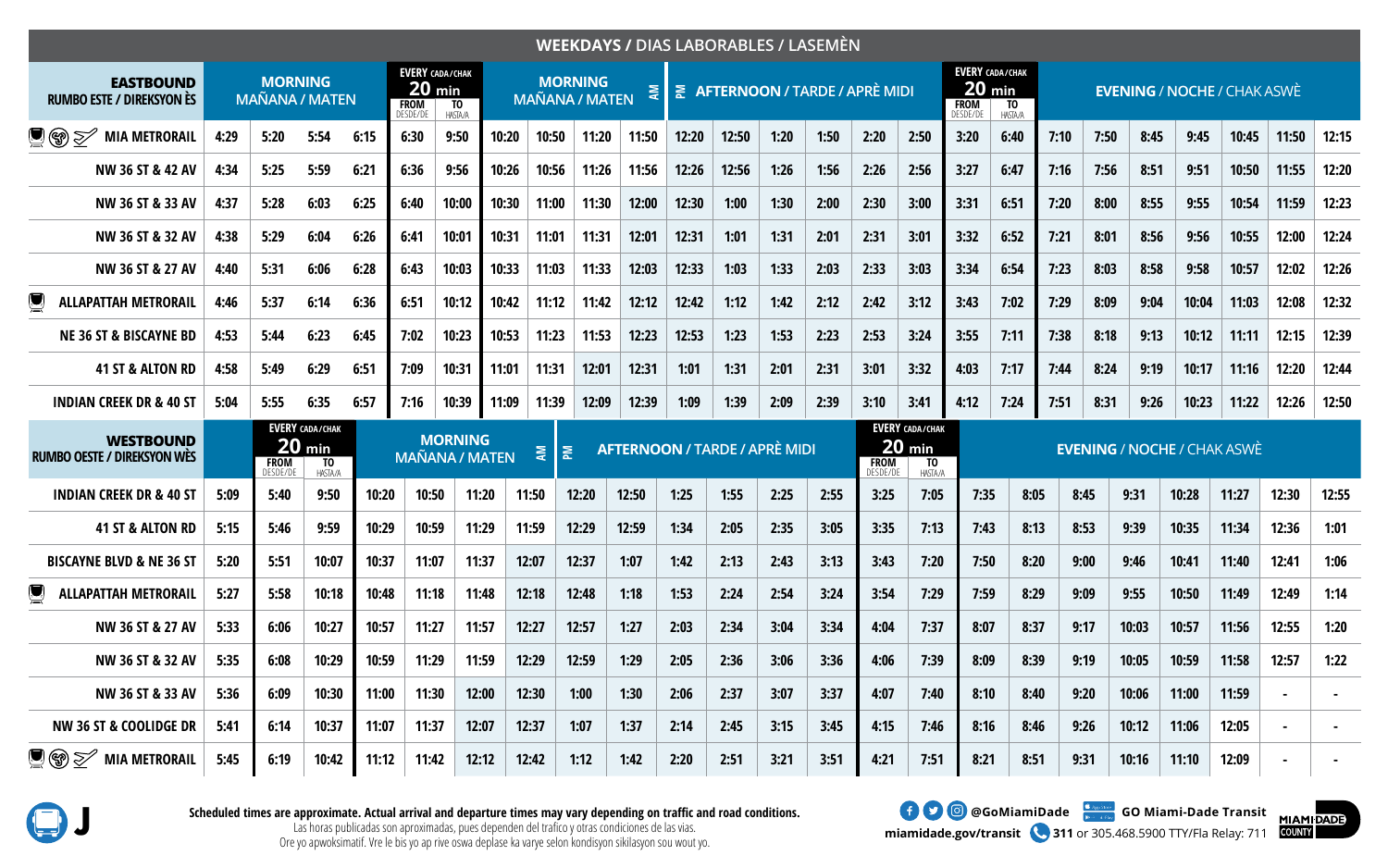|                                                                                                                                                                                                                                |                               |  |  |  |  |  |  |  |                               |  |  |  |  |                       |                                                                      | <b>SATURDAY / SÁBADO / SAMDI</b> |  |  |  |  |  |  |  |  |  |  |  |                                                                      |  |                                                                                                                                                                                           |  |
|--------------------------------------------------------------------------------------------------------------------------------------------------------------------------------------------------------------------------------|-------------------------------|--|--|--|--|--|--|--|-------------------------------|--|--|--|--|-----------------------|----------------------------------------------------------------------|----------------------------------|--|--|--|--|--|--|--|--|--|--|--|----------------------------------------------------------------------|--|-------------------------------------------------------------------------------------------------------------------------------------------------------------------------------------------|--|
| <b>EASTBOUND</b><br><b>RUMBO ESTE / DIREKSYON ES</b>                                                                                                                                                                           | <b>MORNING MAÑANA / MATEN</b> |  |  |  |  |  |  |  |                               |  |  |  |  | $\bar{z}$   $\bar{z}$ | <b>AFTERNOON &amp; EVENING / TARDE Y NOCHE / APREMIDI. CHAK ASWE</b> |                                  |  |  |  |  |  |  |  |  |  |  |  |                                                                      |  |                                                                                                                                                                                           |  |
| ■ ③ → MIA METRORAIL   4:27   5:37   6:00   6:30   7:00   7:28   7:55   8:25   8:55   9:55   9:55   10:25   11:25   11:34   12:24   12:54   1:24   1:53   2:23   2:53   3:23   3:54   4:24   4:54   5:24   5:54   6:50   7:50   |                               |  |  |  |  |  |  |  |                               |  |  |  |  |                       |                                                                      |                                  |  |  |  |  |  |  |  |  |  |  |  |                                                                      |  |                                                                                                                                                                                           |  |
| NW 36 ST & 42 AV                                                                                                                                                                                                               |                               |  |  |  |  |  |  |  |                               |  |  |  |  |                       |                                                                      |                                  |  |  |  |  |  |  |  |  |  |  |  |                                                                      |  | 4:32 5:42 6:06 6:36 7:06 7:34 8:01 8:31 9:01 9:31 10:01 10:31 11:01 11:31 12:00 12:30 1:00 1:30 1:59 2:29 2:59 3:29 4:00 4:30 5:00 5:30 6:00 6:30 6:06 7:56 8:56 9:57 10:46 11:51 12:16   |  |
| NW 36 ST & 33 AV   4:35   5:45   6:09   6:39   7:09   7:37   8:05   8:35   9:05   9:35   10:05   10:05   11:05   11:35   12:04   1:34   2:03   2:33   3:03   3:33   4:04   4:34   5:04   5:34   5:04   5:34   7:00   7:59   8: |                               |  |  |  |  |  |  |  |                               |  |  |  |  |                       |                                                                      |                                  |  |  |  |  |  |  |  |  |  |  |  |                                                                      |  |                                                                                                                                                                                           |  |
| NW 36 ST & 32 AV   4:36   5:46 6:10   6:40   7:10   7:38   8:06   8:36   9:06   9:36   10:06 10:36   11:06   11:36   12:05   1:35   2:04   2:34   3:04   3:34   4:05   4:35   5:05   5:35   5:05   5:35   5:05   5:35   5:07   |                               |  |  |  |  |  |  |  |                               |  |  |  |  |                       |                                                                      |                                  |  |  |  |  |  |  |  |  |  |  |  |                                                                      |  |                                                                                                                                                                                           |  |
| NW 36 ST & 27 AV   4:38   5:48   6:12   6:42   7:12   7:40   8:08   8:38   9:08   9:38   10:08   10:38   11:08   11:38   12:07   1:37   2:06   2:36   3:06   3:36   4:07   4:37   5:07   5:37   6:07   6:37   7:03   8:02   9: |                               |  |  |  |  |  |  |  |                               |  |  |  |  |                       |                                                                      |                                  |  |  |  |  |  |  |  |  |  |  |  |                                                                      |  |                                                                                                                                                                                           |  |
| ALLAPATTAH METRORAIL   4:44   5:54   6:19   6:49   7:19   7:47   8:16   8:46   9:16   9:46   10:16   10:46   11:16   12:15   2:15   2:15   2:15   2:15   3:15   3:15   3:15   3:45   4:15   5:45   5:15   5:45   6:15   5:45   |                               |  |  |  |  |  |  |  |                               |  |  |  |  |                       |                                                                      |                                  |  |  |  |  |  |  |  |  |  |  |  |                                                                      |  |                                                                                                                                                                                           |  |
| <b>NE 36 ST &amp; BISCAYNE BD</b>                                                                                                                                                                                              |                               |  |  |  |  |  |  |  |                               |  |  |  |  |                       |                                                                      |                                  |  |  |  |  |  |  |  |  |  |  |  |                                                                      |  | 4:53 6:03 6:28 6:58 7:28 7:56 8:26 8:56 9:26 9:56 10:26 10:56 11:26 11:56 12:26 12:56 1:56 12:26 2:56 3:26 2:56 3:26 2:56 5:26 5:56 6:26 5:56 6:26 2:11 8:20 9:20 10:20 11:09 12:14 12:39 |  |
| 41 ST & ALTON RD   4:58   6:09   6:34   7:04   7:34   8:03   8:33   9:03   9:33   1:03   1:03   1:33   1:03   1:33   2:03   2:33   3:03   3:33   4:03   4:33   5:03   5:33   5:03   5:33   7:03   7:27   8:26   9:26   9:26    |                               |  |  |  |  |  |  |  |                               |  |  |  |  |                       |                                                                      |                                  |  |  |  |  |  |  |  |  |  |  |  |                                                                      |  |                                                                                                                                                                                           |  |
| INDIAN CREEK DR & 40 ST   5:04   6:15   6:40   7:10   7:40   8:10   8:40   9:10   9:40   10:10   10:40   11:10   11:40   12:10   12:40   3:10   3:40   4:10   4:40   5:10   5:40   6:10   5:40   6:10   7:34   8:33   9:33   1 |                               |  |  |  |  |  |  |  |                               |  |  |  |  |                       |                                                                      |                                  |  |  |  |  |  |  |  |  |  |  |  |                                                                      |  |                                                                                                                                                                                           |  |
| <b>WESTBOUND</b><br><b>RUMBO OESTE / DIREKSYON WÈS</b>                                                                                                                                                                         |                               |  |  |  |  |  |  |  | AFTERNOON / TARDE / APRÈ MIDI |  |  |  |  | 회회                    |                                                                      |                                  |  |  |  |  |  |  |  |  |  |  |  | <b>AFTERNOON &amp; EVENING / TARDE Y NOCHE / APREMIDI, CHAK ASWE</b> |  |                                                                                                                                                                                           |  |
| INDIAN CREEK DR & 40 ST   5:09   5:50   6:20   6:45   7:20   6:45   7:20   7:50   8:20   8:50   9:20   9:50   10:50   11:20   11:50   12:00   12:50   1:20   1:50   2:20   2:50   3:20   3:50   4:20   5:50   5:50   5:50   7: |                               |  |  |  |  |  |  |  |                               |  |  |  |  |                       |                                                                      |                                  |  |  |  |  |  |  |  |  |  |  |  |                                                                      |  |                                                                                                                                                                                           |  |
| 41 ST & ALTON RD   5:15   5:56   6:27   6:52   7:27   7:57   8:28   8:58   9:28   9:28   9:28   9:28   9:28   10:28   10:38   11:28   11:38   12:39   12:9   1:59   2:29   2:59   3:29   3:59   4:29   4:39   5:58   5:58   5: |                               |  |  |  |  |  |  |  |                               |  |  |  |  |                       |                                                                      |                                  |  |  |  |  |  |  |  |  |  |  |  |                                                                      |  |                                                                                                                                                                                           |  |
| BISCAYNE BLVD & NE 36 ST   5:20   6:03   6:34   6:59   7:34   8:05   8:35   9:05   9:35   10:05   10:35   11:05   11:35   12:05   12:36   1:06   1:36   2:06   2:36   3:06   3:36   4:06   4:36   5:36   5:56   5:36   7:05    |                               |  |  |  |  |  |  |  |                               |  |  |  |  |                       |                                                                      |                                  |  |  |  |  |  |  |  |  |  |  |  |                                                                      |  |                                                                                                                                                                                           |  |
| U ALLAPATTAH METRORAIL 5:28 6:12 6:43 7:08 7:43 8:13 8:44 9:14 9:44 10:14 10:44 11:14 11:44 12:15 12:46 1:16 1:46 2:17 2:47 3:17 3:47 4:17 5:46 6:15 7:14 8:08 9:08 10:08 10:08 10:59 11:44 12:49 1:14                         |                               |  |  |  |  |  |  |  |                               |  |  |  |  |                       |                                                                      |                                  |  |  |  |  |  |  |  |  |  |  |  |                                                                      |  |                                                                                                                                                                                           |  |
| NW 36 ST & 27 AV   5:35   6:20   6:51   7:16   7:51   8:22   8:53   9:33   9:33   9:53   10:23   10:53   11:33   11:53   12:24   12:55   12:26   2:56   3:26   2:56   3:26   3:56   4:26   4:26   4:26   5:54   6:23   7:22    |                               |  |  |  |  |  |  |  |                               |  |  |  |  |                       |                                                                      |                                  |  |  |  |  |  |  |  |  |  |  |  |                                                                      |  |                                                                                                                                                                                           |  |
| NW 36 ST & 32 AV   5:37   6:23   6:54   7:19   7:54   8:25   8:56   9:26   9:36 10:26   10:36   11:26   11:36   12:37   12:58   3:27   2:58   12:3   1:38   2:29   3:59   3:59   4:29   4:59   5:57   5:26   3:25   8:19   9:1 |                               |  |  |  |  |  |  |  |                               |  |  |  |  |                       |                                                                      |                                  |  |  |  |  |  |  |  |  |  |  |  |                                                                      |  |                                                                                                                                                                                           |  |
| NW 36 ST & 33 AV   5:38   6:24   6:55   7:20   7:55   8:26   8:57   9:27   9:57   10:27   10:57   10:57   11:57   12:28   12:59   1:59   1:59   1:59   1:59   2:30   3:30   4:00   4:30   5:00   5:30   5:58   6:27   7:26   8 |                               |  |  |  |  |  |  |  |                               |  |  |  |  |                       |                                                                      |                                  |  |  |  |  |  |  |  |  |  |  |  |                                                                      |  |                                                                                                                                                                                           |  |
| NW 36 ST & COOLIDGE DR   5:42   6:28   6:39   7:24   7:59   8:31   9:02   9:32   10:02   10:32   11:02   11:32   12:02   12:33   1:04   1:33   1:04   1:34   2:04   2:35   3:05   3:35   4:05   4:05   4:05   4:05   5:35   5: |                               |  |  |  |  |  |  |  |                               |  |  |  |  |                       |                                                                      |                                  |  |  |  |  |  |  |  |  |  |  |  |                                                                      |  |                                                                                                                                                                                           |  |
|                                                                                                                                                                                                                                |                               |  |  |  |  |  |  |  |                               |  |  |  |  |                       |                                                                      |                                  |  |  |  |  |  |  |  |  |  |  |  |                                                                      |  |                                                                                                                                                                                           |  |

and the state



Scheduled times are approximate. Actual arrival and departure times may vary depending on traffic and road conditions.<br>Las horas publicadas son aproximadas, pues dependen del trafico y otras condiciones de las vias.<br>Ore y Ore yo apwoksimatif. Vre le bis yo ap rive oswa deplase ka varye selon kondisyon sikilasyon sou wout yo.

miamidade.gov/transit 311 or 305.468.5900 TTY/Fla Relay: 711 **10 @** @GoMiamiDade **Google Google Branch** GO Miami-Dade Transit